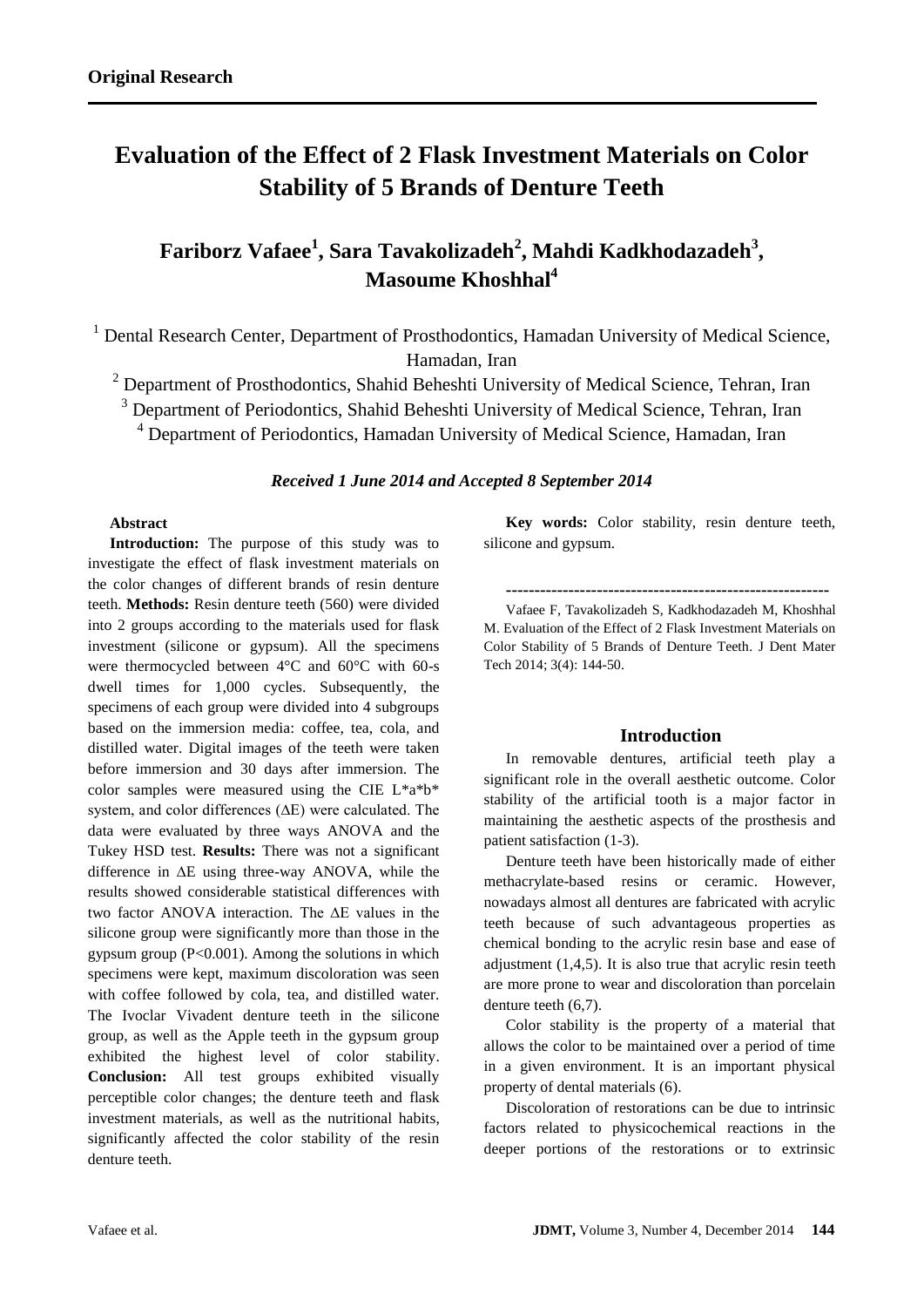factors, which depend on absorption and adsorption by the resin teeth (8,9).

Many materials used for prosthetic treatment, such as fixed partial denture acrylic resins (10-12), interim prostheses (13,14), and denture liners and bases (15,16), are subject to water sorption. These materials absorb liquid slowly over a period of time, undoubtedly due primarily to the ionic properties of the resin molecules (17,18).

Extrinsic color changes are also affected by such factors as diet (7), oral hygiene, and composition (12,19,20) and surface smoothness (21,22) of the material. These color changes can be measured visually or by the use of a photometric instrument (23). Instrumental colorimetry prevents bias due to subjective considerations, and it is recommended (24).

The process of placing and adapting denture base resin to the mold cavity is called packing or flasking (25). Gypsum and silicone have been frequently used as flasking materials; however, several advantages have been mentioned for the former. Keitet al. (26) showed that flasking with silicone was significantly more precise than flasking with gypsum. Likewise, Shibayamaet al stated that silicone flasking was the most precise method for preventing denture teeth movement during baking (27). Silicone facilitates investing by both injection and packing (28); in addition, the final prosthesis in this technique has better polishability (29,30), less porosity, and lower shrinkage in the palatal area (31,32).

Few studies have investigated the effect of flasking material on the color stability of denture teeth. Therefore, the purpose of current study was to evaluate the effect of two flasking materials on the color stability of five different brands of denture teeth after immersion in commonly consumed beverages, based on the CEL l\*a\*b\* color system.

#### **Materials and Methods**

Five different brands of acrylic resin denture teeth (SR-Orthosit (Ivoclar/Vivadent, Schaan, Liechtenstein), Isosid TAK(BD, Tehran, Iran), Crystal ECL (BD, Tehran, Iran), Apple (Idea mako, Tehran, Iran), and Glamour(Idea mako, Tehran, Iran)) were studied. Of the largest size and A1 shade were used. From each brand, 112 specimens were used to make a total of 560 specimens. Then every brand of teeth was divided into 2 groups:

Group 1: flasking with silicone (Speedex, Colten, Swiss)

Group 2: flasking with gypsum, Type IV (Khaizaran, Isfahan)

Fourteen teeth of each brand were placed in each custom metal muffle (20  $\times$  20 cm); 40 muffles were

used in total, 20 muffles flasked using silicon and 20 falsked with gypsum.

After setting of the silicone and gypsum, deflasking was done then the specimens were thermocycled in a thermocycled for 1,000 cycles between 4°C and 60°C, using distilled water baths with a 60-s dwell time. The teeth were then immersed in 37°C distilled water for 24 hours and, after drying, a digital photo was obtained of each of them, under conditions to be described later.

To evaluate the color stability of the teeth in the various beverages, the specimens were distributed into 4 subgroups of 70 specimens each and immersed into one of the following beverages at 37°C for 1 month  $(N = 14)$ :

#### **Preparation of Beverages**

1) Tea: 14 tea bags (Lipton Yellow Label tea, London, England) were immersed in 2,800 ml boiling water for 3 minutes.

2) Coffee:56 g coffee (Nescafe, classic nestle, Swiss) immersed in 2800 ml boiling water. This solution was filtered after cooling to 37°C.

3) Cola: 2,800 ml cola (Zamzam Cola, ZamzamCo., Tehran, Iran) was kept at 37°C.

4) Distilled water: 2,800 ml distilled water (Faraz Dentin Co., Isfahan,Iran) at 37°C. The solutions were changed every other day. After one month, another digital photograph was taken of each tooth under the same conditions as the baseline image.

#### **Digital Photography**

Photos were taken at a shutter speed of 1/60 s, F:20,  $ISO = 100$ , and 100 macro lens Using a digital camera (Canon EOS4D), at distance of 40 cm from each specimen. A custom made camera holder and flash holder and also special housing for specimens made in order to stabilize distance between camera and specimens. Photos were saved in TIFF format. In order to standardize the photo conditions, two halogen 60W flashlights in a dark box (80  $\times$  40  $\times$  40 cm) were used. The angle between the lens and the light source was 45° to reduce reflection from the tooth surface. Standard white photographic paper was placed adjacent to the specimens to calibrate the photos and eliminate the camera and environmental conditions (33).

#### **Color Assessment**

The CIE L\*a\*b\* color system is a 3-D color space having 3 axes: L, a, and b. The advantages of the CIE L\*a\*b\* system is that color differences can be expressed in units that can be related to visual perception and clinical significance. (34)

The middle one third of each tooth was selected with a freestyle drawing instrument in Photoshop software  $(CS4)$  to determine the average  $a^*$ ,  $b^*$ , and  $L^*$ .

The color difference (ΔE), before and after immersion in solution, was calculated for each specimen using the following formula: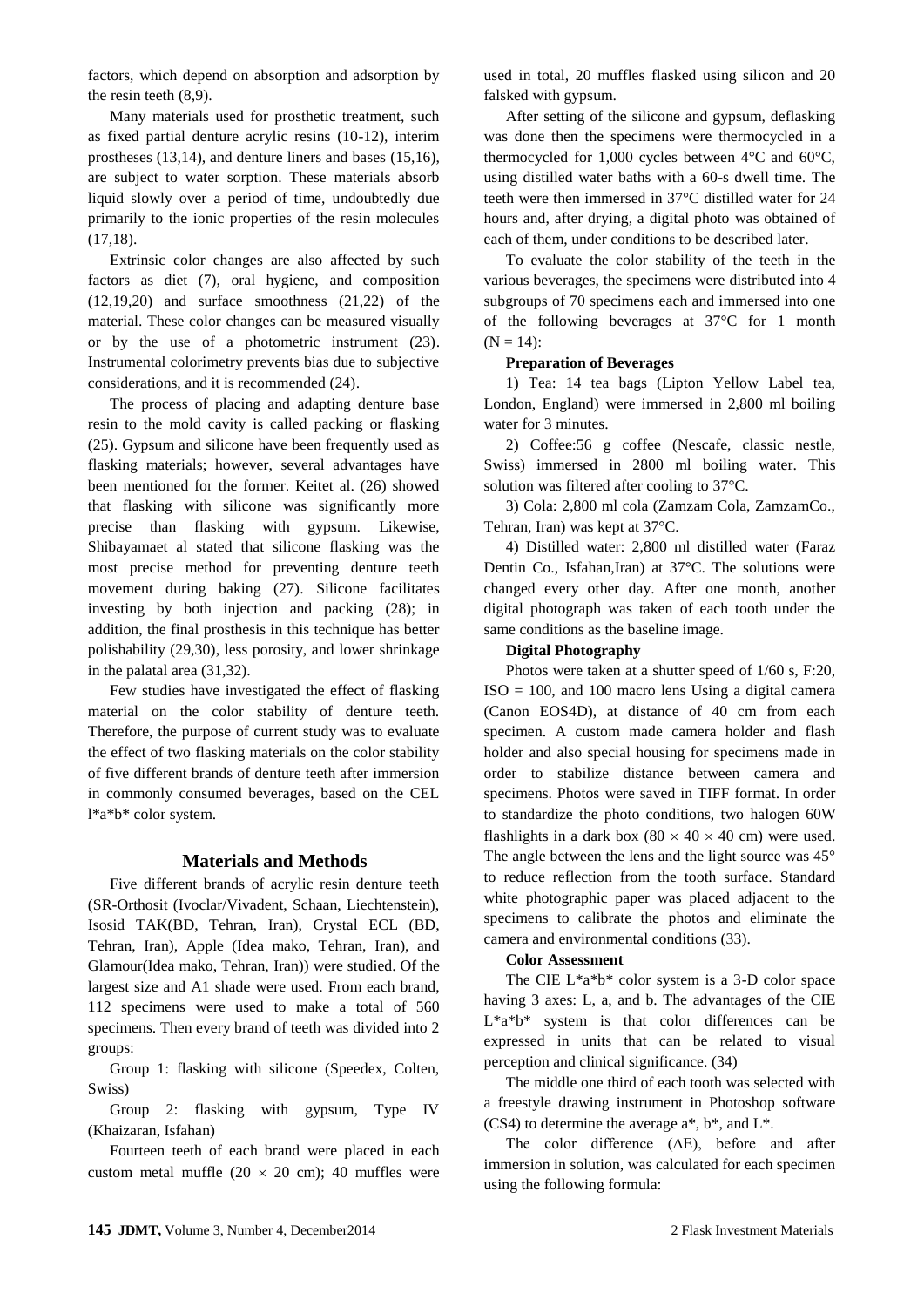$\Delta E = (\Delta L^2 + \Delta a^2 + \Delta b^2)^{1/2}$ 

The effect of the denture tooth brand, immersion solution, and flask investment material was analyzed by 3-way ANOVA followed by the Tukey HSD post hoctests ( $\alpha$  = 0.05) using SPSS software (v11).

#### **Results**

The  $\Delta E$  (mean  $\pm$  SD) color changes of silicone and gypsum materials were  $9.16 \pm 3.36$  and  $8.43 \pm 3.36$ , respectively. Therefore, the color stability of all denture teeth that were invested in gypsum was significantly more than of those invested in silicone.

The maximum discoloration was seen with coffee (P < 0.005), decreasing in descending order as follows:cola, tea, and distilled water (Table 1), and in comparison with other solutions, cola caused more color changes than water (Table 2 and Fig. 1).

The highest color stability was shown by BD crystal ECL; the least by Glamour. The color stability of BD Isosid, TAK, and Apple teeth invested in gypsum was higher than the teeth of the same brands invested by silicone. For Ivoclar Vivadent and Glamour, there was no significant statistical difference between silicone and gypsum as investing materials (Table 3).

**Table 1.** Average color stability of different denture teeth by emerging in different beverages

| P. value | ΛE<br>$mean \pm SD$ | Study groups    |
|----------|---------------------|-----------------|
| 0.002    | $25.81 + 3.7$       | Distilled water |
|          | $7.91 \pm 3.8$      | Cola            |
|          | $76.45 \pm 3.8$     | Tea             |
|          | $3.02 + 3.10$       | Coffee          |

**Table 2.** Color changes of denture teeth by comparison of one by one solution

| Groups           |       | Mean differences of $\Delta E$ | P value |
|------------------|-------|--------------------------------|---------|
| Tea              | Water | 0.64                           | 0.203   |
| Coffee           |       | $-1.56$                        | 0.000   |
| Cola             |       | $-0.45$                        | 0.501   |
| Coffee           | Tea   | $-2.20$                        | 0.000   |
| Cola             |       | $-1.09$                        | 0.005   |
| Coffee<br>*tukey | Cola  | 1.56                           | 0.000   |

**Table 3.** Comparison of two investing technique related to type of denture teeth

| Study groups         | Comparative groups | P. value         |       |
|----------------------|--------------------|------------------|-------|
|                      | gypsum             | Silicon          |       |
| Ivoclar VivadentDCL  | $89.89 + 2.80$     | $52.88 \pm 2.70$ | 0.051 |
| <b>BD</b> Isosid TAK | $81.72 \pm 2.70$   | $66.77 + 2.90$   | 0.00  |
| <b>BD</b> Crystal EC | $78.94 + 2.70$     | $80.74 + 2.80$   | 0.130 |
| Apple                | $4.30 + 3.70$      | $94.76 \pm 3.90$ | 0.000 |
| Glamour              | $20.30\pm4.10$     | $19.65 \pm 4.90$ | 0.415 |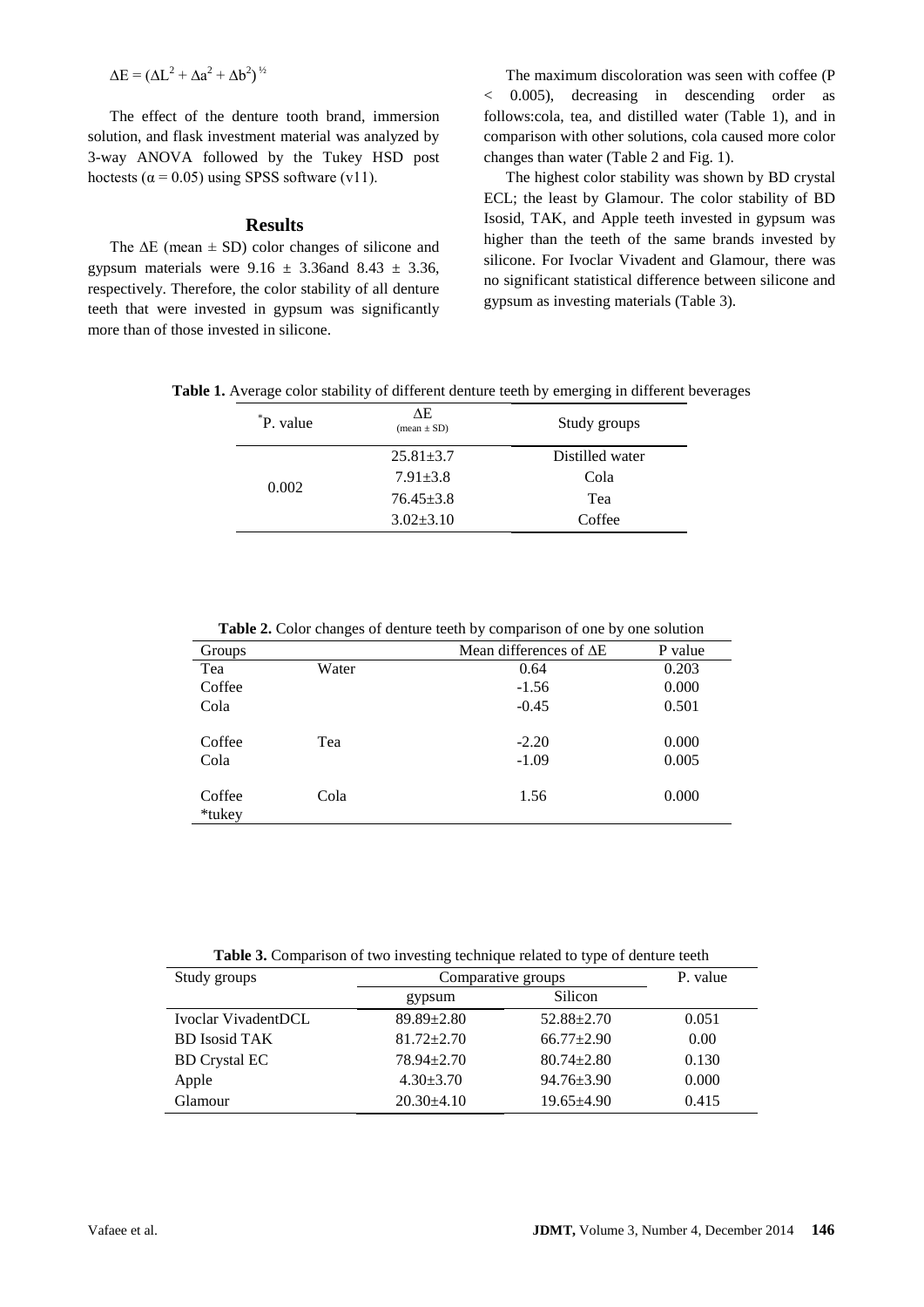

**Figure 1.** Interrelationship of muffling material and solutions

#### **Discussion**

Subjective color evaluation and determining its changes are often difficult because of different interpretation of color between persons. Therefore, the use of the CIE L\*a\*b\* system for evaluation of color changes ( $\Delta E$ ) is recommended (35).

Lieberman et al found that a ∆E value of one is enough for visual perception of the color changes (36), but most authors agreed that ∆E values less than two cannot be recognized clinically. On the other hand, ∆E values more than 3.3 are not clinically acceptable in terms of aesthetics (10,11,37). In this study, we considered a ∆E value of three as the upper limit of clinical acceptability. Nevertheless, it should be noted that although ∆E is well accepted as a color change scale, relating this numerical value to clinical conditions is often difficult (5).

According to Table 2, the coffee solution was more choromogenous than other solutions, followed by cola and tea. However, the color changes between the cola and tea solutions were not clinically remarkable. This finding was in line with those of Ertas et al, Weded et al, and Sagsan et al. (38). On the other hand, Omata et al. showed that tea solution was more choromogenous than coffee. The difference may be because of the type of tea used.

In current study, the overall all mean ∆E for the silicone investing group was  $9/16 \pm 3/16$  and that for the gypsum group was 8/43±3/36, of which both are unacceptable aesthetic results. These severe changes may be because of prolonged immersion of the teeth in the solutions (30days). On the contrary, the color changes of teeth after 30 days in studies by Omata et al. and Fujiti et al. were less than in current study, perhaps because their specimens were kept intermittently for 7 hours in solutions and 17 hours in artificial saliva (39,40).

In general, while the ∆E for the silicon investing group was higher than in the gypsum group, in some brands the differences were more pronounced, possibly because of the denture teeth surface characteristics after flasking and polishing. Effect of flasking may be due to different effect of flask material and polishing technique. In contrast, some studies showed that the final prosthesis had better polishability and less porosity when flasking with silicone. However, a conclusive comparison between the two materials needs further investigation, as we found no similar study in the literature evaluating the influence of the flask investment material on the color stability of resin denture teeth.

Comparing the five brands of teeth showed that Glamour had a higher ∆E than the others, while changes between the other four brands were less than one unit. Similar to other groups, Glamour denture teeth were made of resin composite. Although it was difficult to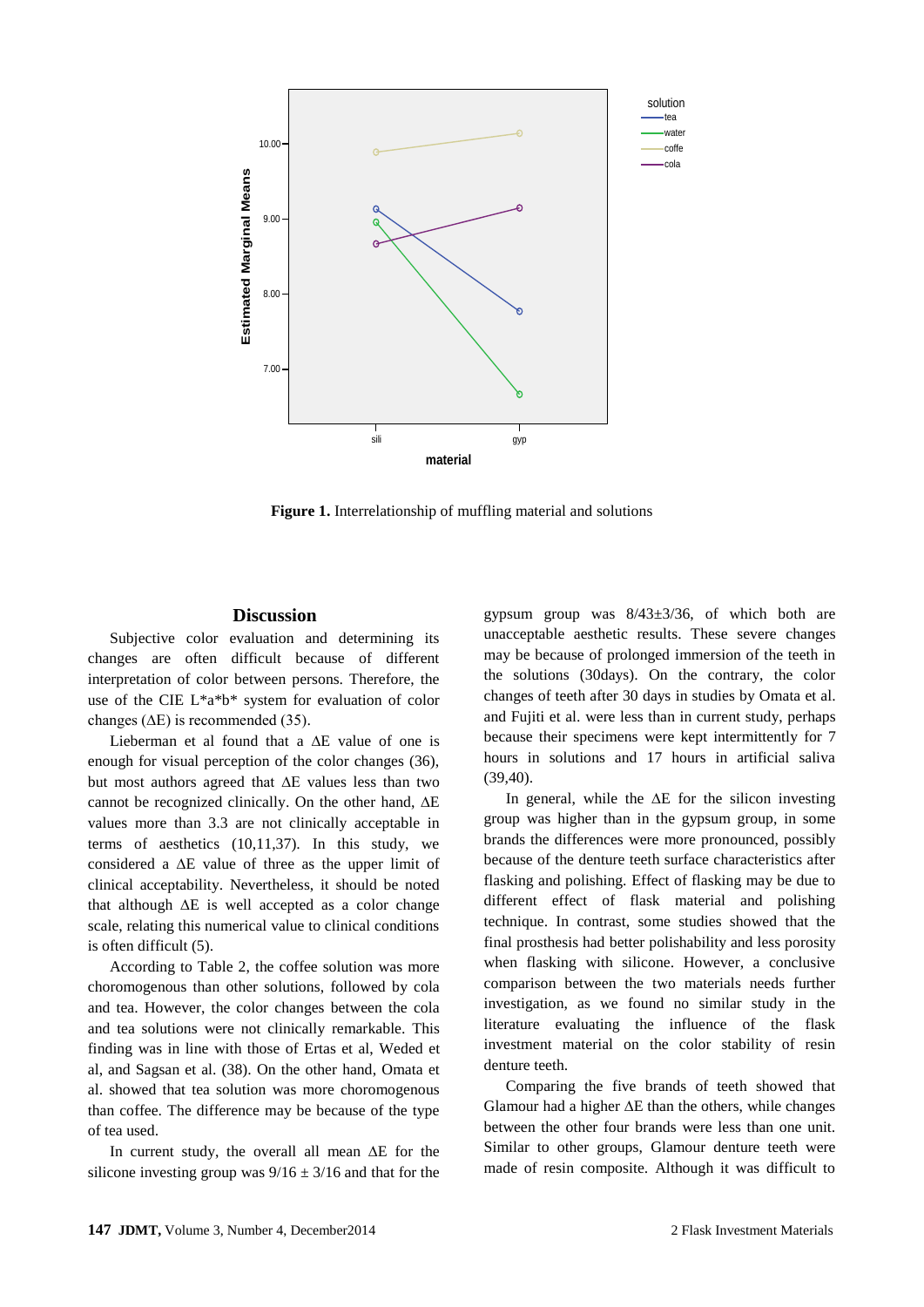identify the main cause of differences between the teeth in the current study, it has been reported that compositional factors such as matrix type, type and size of filler, and polymerization stage affect the color stability of resin (41,42).

Taking into account that even water immersion resulted in a remarkable color change in all groups beyond aesthetically acceptable limits, it is recommended that selection of slightly brighter shades of resin teeth can result in better color matching of dentures in the long term. Further study is warranted on the color stability of resin teeth under clinical conditions.

### **Conclusion**

Within the limitations of the present study, it was concluded that all test groups exhibited visually perceptible color changes: Denture teeth and flask investment materials, as well as the patient's nutritional habits, significantly affect the color stability of resin denture teeth. Effect of flasking may be due to different effect of flask material and polishing technique

#### **References**

- 1. Koksal T, Dikbas I. Color stability of different denture teeth materials against various staining agents. Dent Mat J 2008;27:139-44.
- 2. Komaya SH, Sasaki K, Yokoyama M, Sasaki T, Hanawa S. Evaluation of factors affecting the continuing use and patient satisfaction with removable partial dentures over 5 years. J Prosthodont Res 2010;54:97-101.
- 3. Turker SB, Sener ID, Ozkan YK. Satisfaction of the complete denture wearers related to various factors.Arch GerontolGeriatr2009;49:e126-9.
- 4. Zarb G, BolenderC, Eckert S,Jacob R, Fenton A, Sterm R. Prosthodontic treatment for edentulous patients:A textbook of complete dentures. Philadelphia: Mosby, 2003.
- 5. Dikbas I, Koksal T, Analan F, Gurbuz O, Noyun F, Kazazuglu E. Effect of mica and glass on acrylic teeth material's color. Dent Mater J 2006;25:399-404.
- 6. Assunção WG, Barão VA, Pita MS, Goiato MC. Effect of polymerization methods and thermal cycling on color stability of acrylic resin denture teeth. J Prosthet Dent 2009;102:385-92.
- 7. Rosentritt M, Esch J, Behr M, Leibrock A, Handel G. In vivo color stability of resin composite veneers and acrylic resin teeth in removable partial dentures. Quint Int 1998;29:517-22.
- 8. Nasim I, Neelakantan P, Sujeer R, Subbarao C. Color stability of microfilled, microhybrid and nanocomposite resins: An in vitro study. J Dent 2010;38Suppl 2:e137-42.
- 9. Abu-Bakr N, Han L, Okamoto A, Iwaku M. Color stability of compomer after immersion in various media. J Esthet Dent 2000;12:258-63.
- 10. Ruyter IE, Nilner K, Moller B. Color stability of dental composite resin materials for crown and bridge veneers. Dent Mater 1987;3:246-51.
- 11. Stober T, Gilde H, Lenz P. Color stability of highly filled composite resin materials for facings. Dent Mater 2001;17:87-94.
- 12. Ergun G, Mutulu L, Ozkan Y, Demirel E. In vitro color stability of provisional crown and bridge restoration materials. Dent Mater J 2005;3:342-50.
- 13. Guler AU, Yilmaz F, Kulunk T, Guler E, Kurt S. Effects of different drinks on stainability of resin composite provisional restorative materials. J Prosthet Dent 2005;94:118-24.
- 14. [Ma T,](http://www.ncbi.nlm.nih.gov/pubmed?term=Ma%20T%5BAuthor%5D&cauthor=true&cauthor_uid=10559734) [Johnson GH,](http://www.ncbi.nlm.nih.gov/pubmed?term=Johnson%20GH%5BAuthor%5D&cauthor=true&cauthor_uid=10559734) [Gordon GE.](http://www.ncbi.nlm.nih.gov/pubmed?term=Gordon%20GE%5BAuthor%5D&cauthor=true&cauthor_uid=10559734) Effects of chemical disinfectants on surface characteristics and color of three fixed prosthodontic crown materials. Prosthet Dent J 1999;82:600-7.
- 15. Jin C, Nikawa H, Makihira S, Hamada T, Furukawa M, Murata H. Changes in surface roughness and colour stability of soft denture lining materials caused by denture cleansers. J Oral Rehabil 2003;30:125-30.
- 16. Polyzois G, Yannikakis S, Zissis A. Color stability of visible light-cured, hard direct denture reliners: an in vitro investigation. Int J Prosthodont 1999; 12:140-6.
- 17. Hrsek N, Canay S, Uzum G, Yildiz F. Color stability of denture base acrylic resin in three food colorants. Prosthet Dent 1999;81:375-9.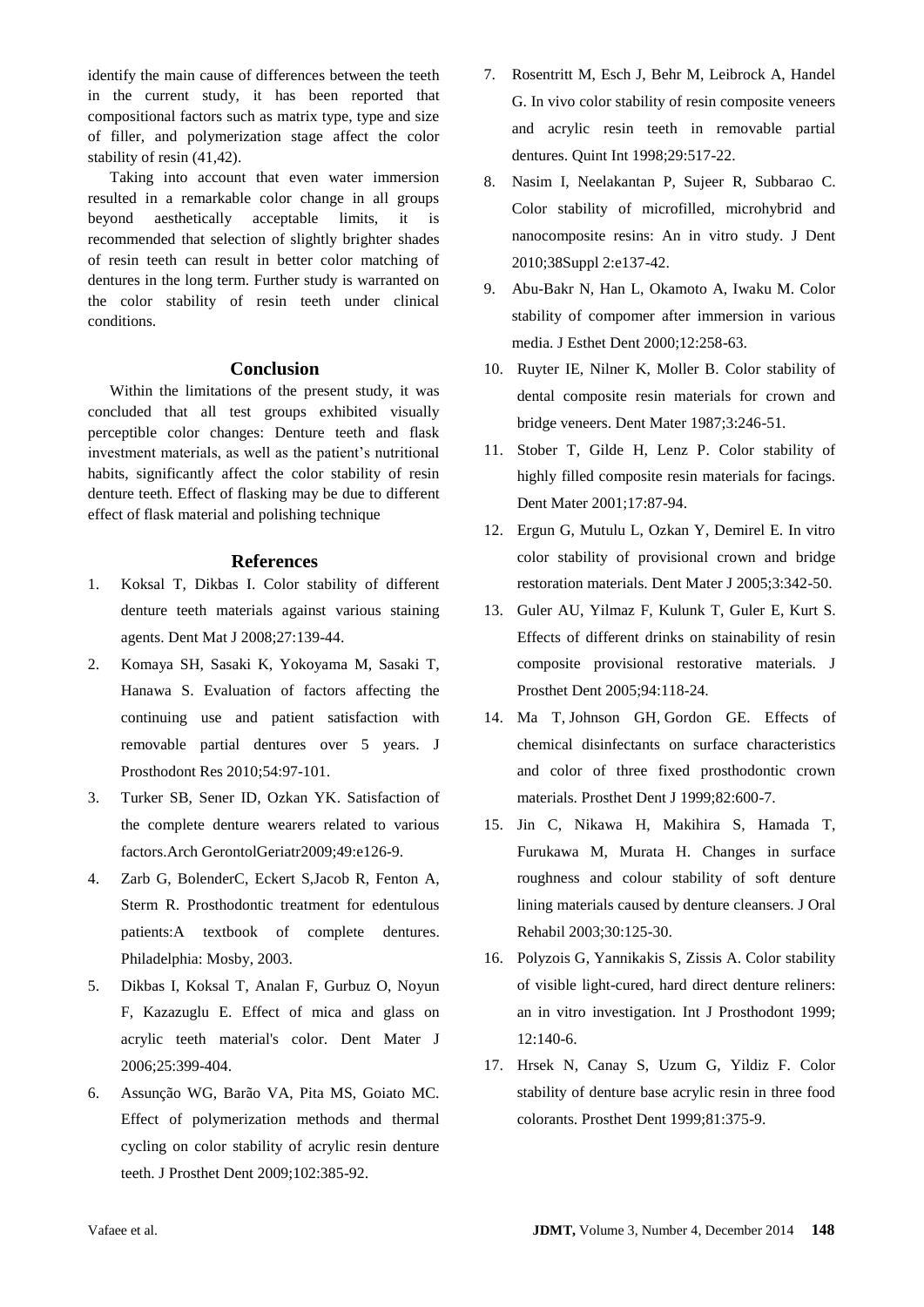- 18. Keyf F, Etikan I. Evaluation of gloss changes of two denture acrylic resin materials in four different beverages. Dent Mater J 2004;20:244-51.
- 19. Jandan R, Roulet J, Latta M, Kaminsky M, Ruttermann S*.* Effect of exponential polymerization on color stability of resin-based filling materials. Dent Mater J 2007;23:696-704.
- 20. Shina D, Rawls H*.* Degree of conversion and color stability of the light curing resin with new photoinitiator systems. Den Mater J 2009; 25:1030-8.
- 21. Sen D, Goller G, Issever H. The effect of two polishing pastes on the surface roughness of bisacryl composite and methacrylate-based resins. J Prosthet Dent 2002;88:527-32.
- 22. Minami H, Hori S, Kurashige H, et al. Effect of thermal cycling on surface texture of restorative composite materials. Dent Mater J 2007;26:316- 22.
- 23. Lee Y. Comparison of CIELAB DE\* and CIEDE2000 color differences after polymerization and thermocycling of resin composites. Dent Mater J 2005;21:678-82.
- 24. Koksal T, Dikbas I. Color stability of different denture teeth materials against various staining agents. Dent Mater J 2008;27:139-44.
- 25. Anusavice KJ. Phillips' science of dental materials. Philadelphia: Saunders. 2003.
- 26. Keith R, Marcroft B, Raymond L, Tencate, William W. Hurst D. Use of a layered silicone rubber mold technique for denture processing. J Prosthet Dent 1961;11:657-64.
- 27. Shibayama R, Gennari Filho H, Mazaro JV, Vedovatto E, Assunção WG. Effect of flasking and polymerization techniques on tooth movement in complete denture processing. J Prosth 2009;18:259-64.
- 28. Scandrett F, Hanson J, Unsicker R. Layered silicone rubber technique for flasking removable partial dentures. J Prosthet Dent 1978;40:349-50.
- 29. Reisbick M.Silicone as a denture molds liner. J Prosthet Dent 1971;26:382-6.
- 30. Zani D, Vieira D. A comparative study of silicone as a separating medium for denture processing. J Prosthet Dent 1979;43:386-91.
- 31. Tucker K,Freeman B.The effect of investing material on processing changes in complete dentures. J Prosthet Dent 1971;25:206-10.
- 32. Mainieri F, Boone M, Potter F.Tooth movement and dimensional change of denture base materials using two investment methods. J Prosthet Dent 1980;44:368-73.
- 33. Vafaii F, Soltani F, Kadkhodazadeh M, Moshiri M, Khoshhal M. Evaluation of Color and Contour Matching Accuracy with Digital Photography and Direct Vision. Res J Med Sci 2012;6:46-50.
- 34. Vafaee F, Rakhshan V, Vafaei M, Khoshhal M. Accuracy of shade matching performed by colour blind and normal dental students using 3D Master and Vita Lumin shade guides. Eur J Prosthodont Restor Dent 2012;20:23-5.
- 35. Vargas M, Kirchner H, Diaz-Arnold A, Beck V. Color stability of ionomer and resin composite restoratives. Oper Dent 2001;26:166-71.
- 36. Liberman R, Combe EC, Piddock V, Watts DC. Color changes in acrylic teeth-comparison of an objective and subjective method. J Oral Rehabil 1996;23:464-9.
- 37. Ikeda T, Nakanishi A, Yamamato T, Sano H. Color differences and color changes in Vita shade tooth colored restorative materials. Am J Dent 2003;16:381-4.
- 38. Mutlu-Sagesen L, Ergun G, Ozkan Y, Bek B. Color stability of different denture teeth materials: an in vitro study. J Oral Sci 2001;43:193-205.
- 39. Omata Y, Uno S, Nakaoki Y, et al. Staining of hybrid composites with coffee, oolong tea, or red wine. Dent Mater J 2006;25:125-31.
- 40. Fujita M, Kawakami S, Noda M, Sano H. Color change of newly developed esthetic restorative material immersed in food simulating solutions. Dent Mater J 2006;25:352-9.
- 41. Vichi A, Ferrari M, Davidson CL. Color and opacity variations in three different resin-based